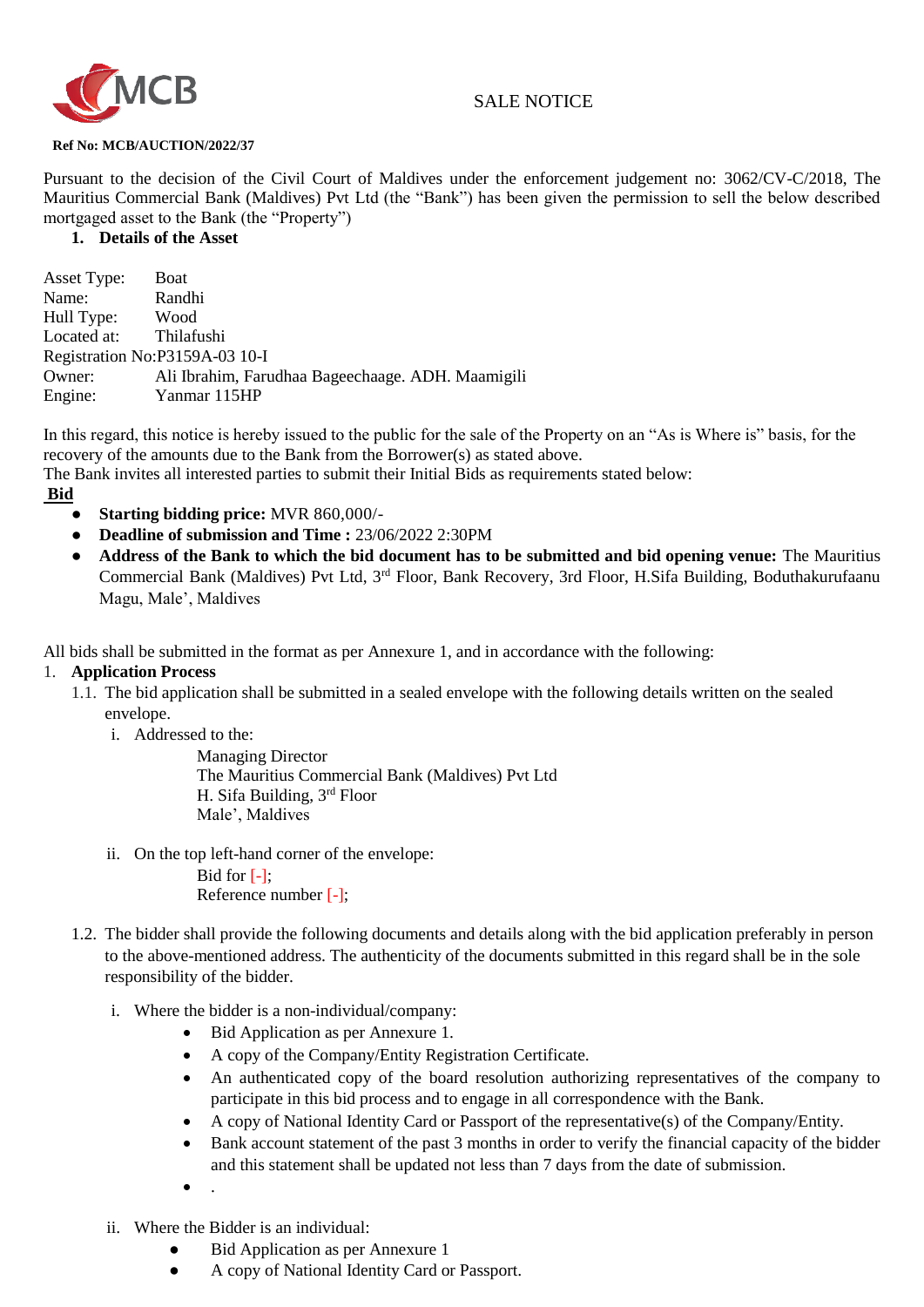Bank account statement of the past 3 months in order to verify the financial capacity of the bidder and this statement shall be updated not less than 7 days from the date of submission.

# 2. **Bid Opening**

- 2.1. The bid received will be opened at the "Deadline of Submission Time" mentioned above and the highest price will be considered as the starting price of the auction.
- 2.2. The Bank reserves the right to terminate this auction at any time before notification to the highest bidder.
- 2.3. The Bank is at its discretion to accept offers, lower than the starting bidding price of this notice.
- 2.4. After initial bids are opened, the highest bid price will be published on the Bank's Noticeboard and Website, and such price shall be the starting price for auction.
- 2.5. The auction will be opened for 05 (five) consecutive working days from the date that it is announced, and the bank will continuously keep publishing the highest price received on its Noticeboard or Website for further offers till the action is closed on the very 5th day where it will be awarded to the highest bidder.
- 2.6. If no other higher auction bid is submitted, the bid shall then be closed at 2:00 pm on the fifth day.
- 2.7. In case there are several successful auction bidders quoting similar highest price, the Bank may opt for a "on the spot" down payments. Accordingly, any of the bidders who come up first with an initial payment of 10% of cleared funds of the bided price within 48 hours will have priority, and will be given plus five (5) working days, or a timeframe as may be reasonably decided and agreed by the Bank to settle the remaining 90%.
- 2.8. In case the remaining 90% is not settled within the time frame as mentioned above, or if the bidder withdraws or fail to support the bid, 100% of the down payment made will be forfeited
- 2.9. It is to be noted that making the down payment above does not mean that the bid has been successful, as the Bank reserves the right to allocate the bid according to its own criteria, subject to an Award Notice being issued, or to cancel the auction at any time before awarding even to the highest successful bidder.

# 3. **Award Notice and Payment**

- 3.1. The Bank will issue a formal Award Notice, duly signed by its officer(s), with its stamp affixed thereon to the successful bidder, for payment.
- 3.2. The highest bidder (in case that there is no bid of similar value) will need to effect payment in full by RTGS or Bank Cheque within 5 working days, or a reasonable timeframe as may be decided and agreed by the Bank, and this before the Bank's Completion of Business hours.
- 3.3. If the highest bidder fails to make the payment during the period as mentioned above, the Award Notice will lapse and will be cancelled automatically and the Bank reserves the right to award the bid to the next highest/ or equivalent bidder and without carrying a further bid.

# 4. **Other terms**

- 4.1. The successful bidder shall bear all charges for conveyance, stamp duty, registration, sale certificate, any other costs associated with the transfer of ownership, government taxes and statutory dues applicable on the sale of the Property, and any and all existing and future charges relating to the Property.
- 4.2. The particulars specified in the Description of Property have been stated to the best of information obtained by the Bank and the Bank will not be responsible for any error, misstatement or omission.
- 4.3. If the borrower/guarantor(s) finally pays the amount due to the Bank in full before the Award Notice, no sale will be conducted.
- 4.4. The Bank has the absolute right and discretion to accept or reject any bid or adjourn the process herein described/postpone/cancel the sale or add/delete/change any of the terms and conditions of this auction/sale at any time without prior notice to the owner, bidder, public etc. and without assigning any reason thereof
- 4.5. The bidders should make discreet enquiry as regards to any claim, charges/ encumbrances on the Property, of any authority, besides the Bank's charges and should satisfy themselves about the title, extent, quality and quantity of the Property before submitting their bid.
- 4.6. The Bank will not be responsible for any third-party claims, rights or any dues and that the bidder is advised to conduct its own due diligence relating to the asset being auctioned.
- 4.7. The Bank will not be held responsible for any shortcomings, malfunctioning or whatever inconsistencies of the property being sold.
- 4.8. The bids cannot be withdrawn or cancelled once submitted.
- 4.9. The registration fees and other costs associated with the transfer of the ownership of the asset have to be borne by the successful bidder.
- 4.10.Proceeds from the sale shall be applied against all the facilities attached to the mortgage and any excess will be paid back to the owner of the property after deducting all the expenses related to the sale such as property tax, legal fee and valuation fee.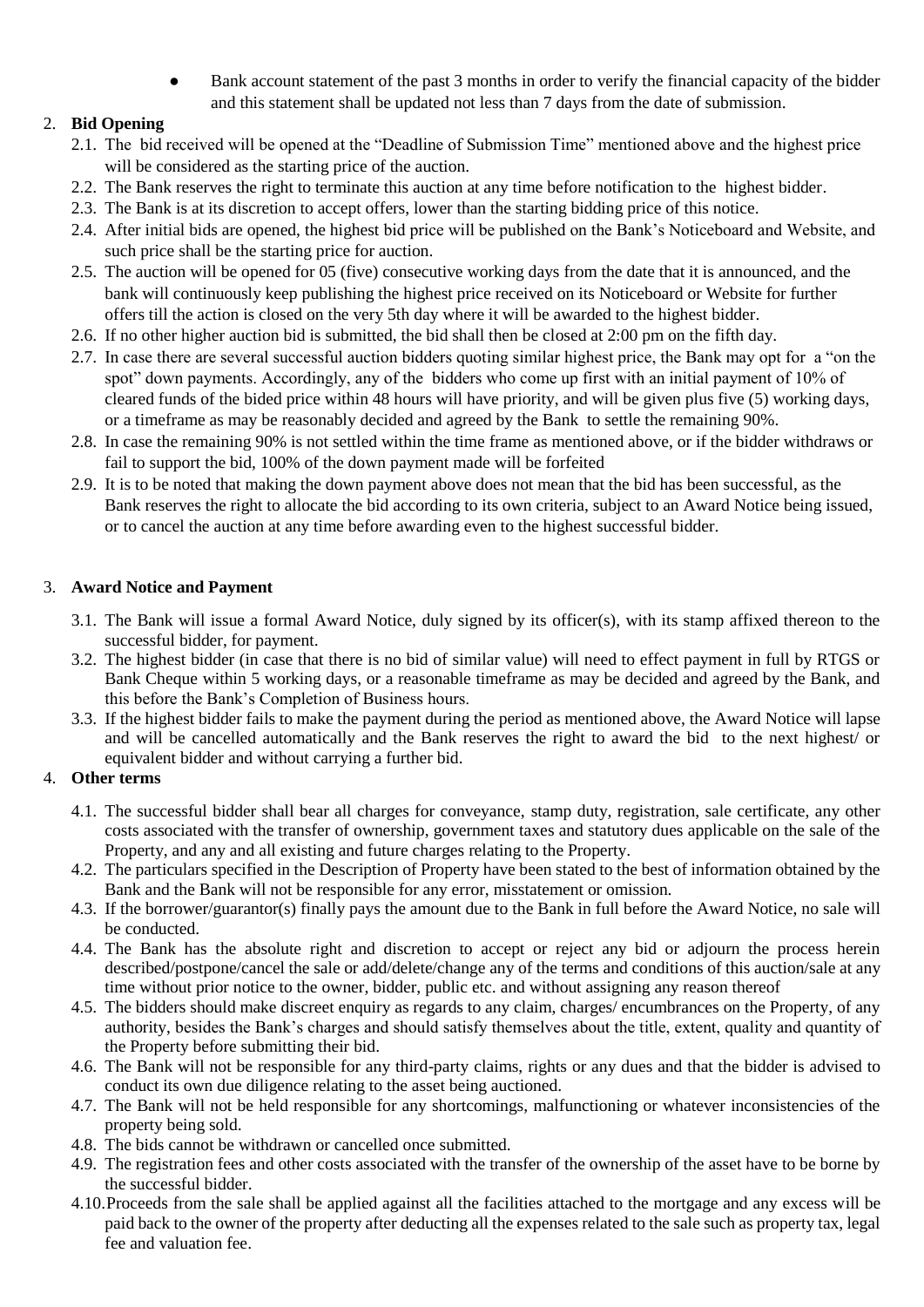- 4.11.The Bank reserves the right to request any additional document from the bidders that it may deem necessary subsequently
- 4.12.The Bank reserves the right to cancel any bid submitted with incomplete documentation.
- 5. This sale notice is also for the attention of the borrower/mortgagor(s)/guarantor(s)/succession of the above said loan and it shall be deemed sufficient notice regarding the final enforcement and sale of the above-mentioned date, where the outstanding dues are not repaid in full.

Male'

Dated this 8<sup>th</sup> day of June 2022.